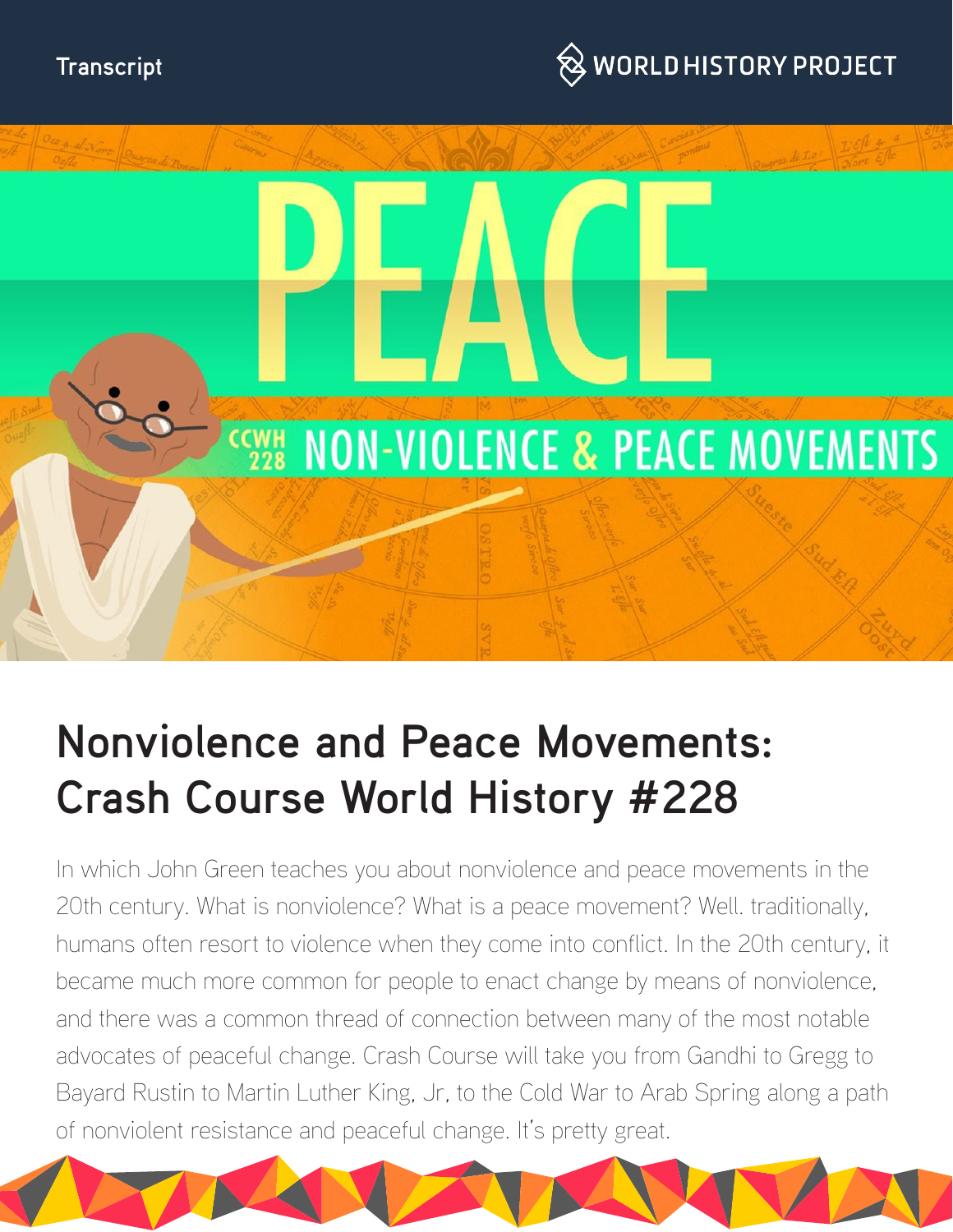# **00:01**

*John Green as his younger self*

# **00:23**

*Artwork and video footage montage of worldwide war and fighting*

#### *Photo of Gandhi*

*Footage of Martin Luther King*

*CCWH theme music plays*

## **01:24**

*Montage of artworks and photos depicting European domination and colonization around the world*

*Painting of Jesus contrasted with a painting of a man cutting another man's ear off with a knife*

## **02:16**

*A photo of Gandhi; a photo of Tolstoy writing a letter*

Hi, I'm John Green, this is Crash Course World History, and today we are going to talk about something we haven't discussed much here at Crash Course: peace. Peaceful, non-violent protest. –

 $\otimes$  world history project

Mr. Green, Mr. Green! Finally an episode where no one gets killed.

Mmm, eh, some people are going to get killed, Me From the Past. Sadly, peaceful, nonviolent protest is often just peaceful on the one side.

So we've talked a lot about war this year on Crash Course, how it shaped civilizations and nation-states. And it's easy to assume that humans are kind of naturally violent and prone to fighting. And in recent human history, especially during the 20th century, we got scarily good at waging war, right? There were, of course, the two World Wars, but there were also many other very destructive smaller wars, and we can't forget that there were also genocides. But one of the most remarkable and often unnoticed aspects of the 20th century is the incredible number of peace, nonviolence, and anti-war movements. Like, we know about Gandhi, but what makes the 20th century unique in history is that Gandhi wasn't unique. There was actually a surprisingly large number of peace and nonviolence movements that were occurring all around the world. So, in this episode, we're going to talk a little bit about the nonviolent heavy hitters, like Martin Luther King and Gandhi... I guess I should say, "the heavy non-hitters," because, you know, they were nonviolent. But they were by no means the only ones.

So by 1900, Europeans pretty much dominated the world. Even though there had been relative peace in Europe since 1871, Europeans, using new weapons, had unleashed an incredible amount of violence everywhere else on the planet. They'd colonized most of Africa, Asia, and the Pacific. Americans had also expanded across the continental United States and were making eyes at the Caribbean and Asia. And I want to be clear that this conquest and colonization was consistently violent. But some people were beginning to question the very idea of violence itself.

Like in his 1894 book, "The Kingdom of God is within You," Leo Tolstoy, who knew a little bit about war and peace, explored how Jesus's message to "turn the other cheek" was the basis for a life of nonviolence. He argued that governments and individuals needed to give up violence if they believed themselves to be true Christians, and Tolstoy also saw nonviolence as a solution to ending colonialism.

In 1908 Tolstoy wrote "A Letter to a Hindu" to Mohandas Gandhi, and in the letter, he explained that Indians needed to confront British imperialism with love and nonviolence. Gandhi not only read that letter, he also published it in his South African newspaper "Indian Opinion" in 1909. And Tolstoy's ideas and his correspondence with Gandhi marked the beginnings of an informal dialog between the advocates of nonviolence from around the world that spanned the 20th century.And Tolstoy wasn't the only influence on Mohandas K. Gandhi. he'd grown up in the Gujarat region of India, where there's a sizable Jain community. And through the Jain monks, Gandhi was exposed to the idea of ahimsa, nonviolence or non-injury to life. He also read widely, including western writers like John Ruskin and Henry David Thoreau.

2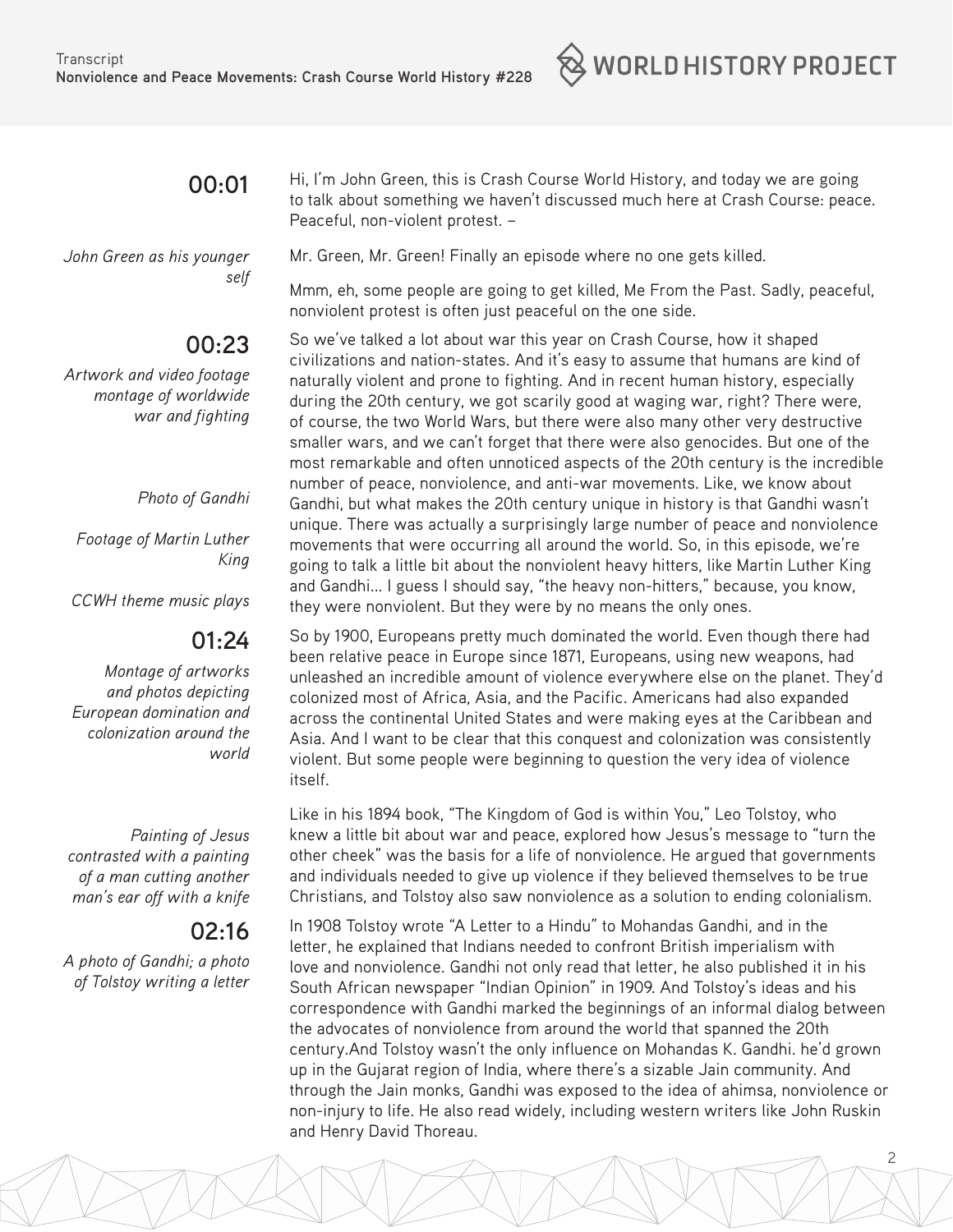$\otimes$  world history project

**02:58** 

*A photo of young Gandhi standing with a woman*

So after his return to India from South Africa in 1915, Gandhi began to distill his thinking related to nonviolence into a more explicit philosophy. In his 1929 autobiography "The Story of my Experiments with Truth" Gandhi wrote about how his belief in ahimsa could be the basis for Indians' resistance to British rule. So, for Gandhi, nonviolence was both a way of life and a tool for gaining Indian selfrule. He saw western civilization as violent and exploitative. That's ridiculous. I know the Eurocentrists are going to get mad at me for saying that, but it is true, it's a smidge violent and exploitative at times. That said, well done with, like, market-based innovation and the Mona Lisa and et cetera.

**03:38**  Okay, let's move on. Gandhi believed that Indians could reject that lifestyle and replace it with a nonviolent one. And Gandhi also believed that Indians could bring about an end to British rule through a combination of ahimsa and satyagraha, a word often translated as adherence to truth. All right, let's go to the Thought Bubble.

*Animation of a salt market in British India*

 *Gandhi and a group of people set out on the Salt March in order to harvest their own salt*

## **04:33**

*Animation of further protests against the British Gandhi sits in front of a line of British armed guards*

#### **05:01**

*Black and white photographs of Gandhi leading and being celebrated by crowds* These interconnected ideas of ahimsa and satyagraha are best seen in the Salt March of 1930. So, since the mid 19th century, the British had placed taxes on salt, and since salt—in addition to making food more delicious—is necessary to live, Gandhi saw these laws as a perfect example of how British despotism affected all Indians. Gandhi announced that he and a small group planned to march from his home in Ahmedabad to the coast in order to harvest salt. The march took almost two months and quickly gathered media attention from around the world, and the British Raj in India was forced to choose between arresting Gandhi for breaking a British law or else allowing him to break the law because he was harvesting salt illegally.

Millions of Indians were inspired by Gandhi's challenge to British rule and began their own protests against the salt law. As civil disobedience spread across India, the British began to arrest people, and the international media focused even more on the protests, and popular opinion began to see British rule as unjust. By refusing to meet violent British rule with violence of his own and highlighting the injustice of British rule, Gandhi was able to use nonviolence as an effective tool in undermining the colonial regime.

Thanks, Thought Bubble. So, as previously noted, Gandhi's use of nonviolence is very well known, but it wasn't unique. Throughout the early 20th century, nationalist movements in colonies throughout Africa and Asia also adopted nonviolence.

Like, one of the first nationalist leaders to advocate for nonviolence resistance to imperialism was Phan Chu Trinh. Just as the Vietnamese independence movement was developing in the first decade of the 1900s, Phan began to question the violent methods advocated by other nationalists. Like, he spoke out against the violent uprisings that were occurring in many parts of Vietnam. He also resisted requesting help from Japan in the Vietnamese independence struggle, because of Japan's militarism.



**05:39** In 1919 Egyptians protested against British rule by going on strike and boycotting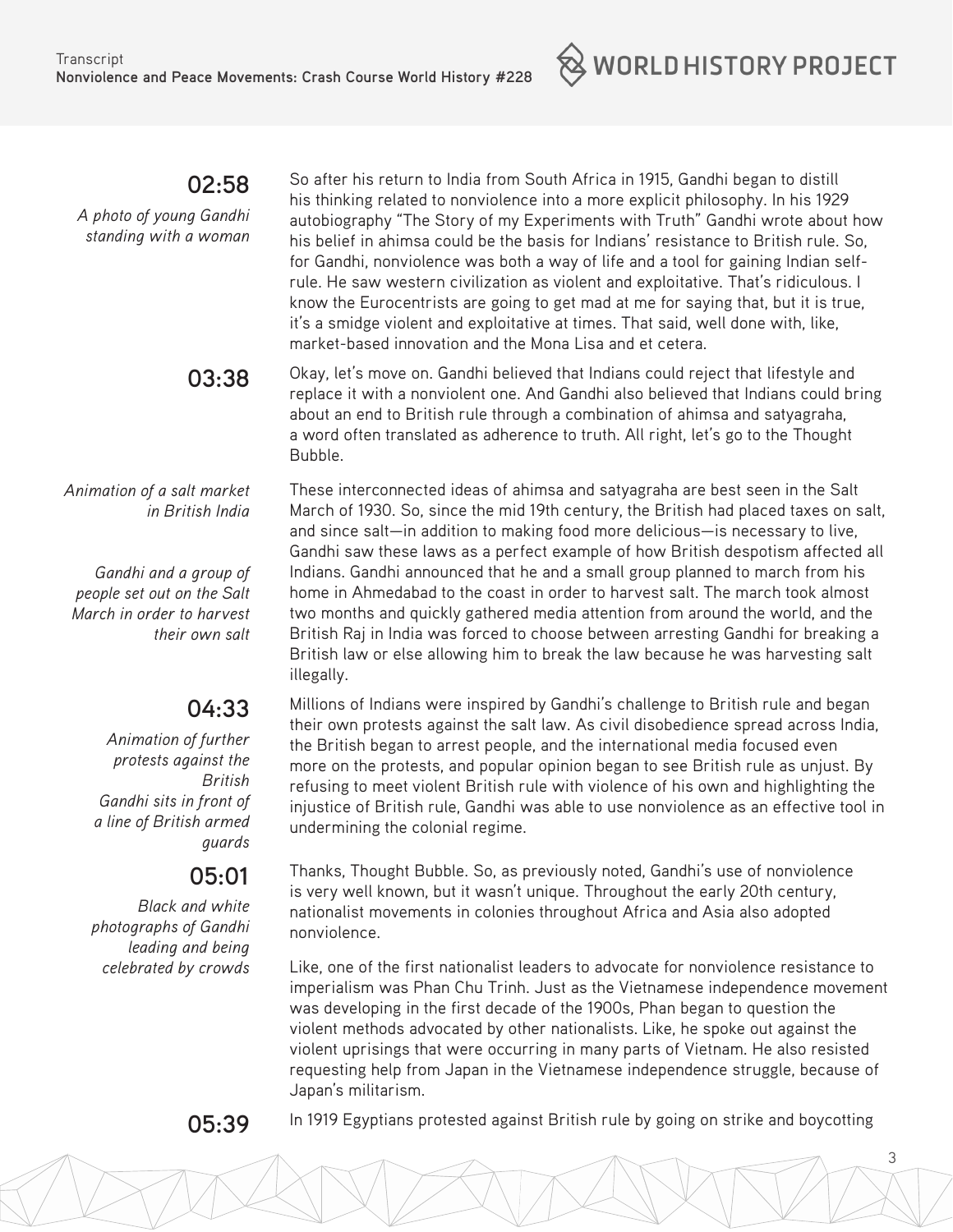$\otimes$  world history project

*Photo of a peaceful protest in Egypt*

# **06:08**

*Video footage from WWI: soldiers fighting in the trenches*

# **06:45**

*Colorized image of Richard Gregg; a photo of Gandhi's ashram*

# **07:19**

*Photo of men shooting in the Spanish civil war; a photo of the destroyed village of Guernica; Picasso's "Guernica" which depicts the suffering of people and animals* 

British goods and organizing demonstrations across the country. Those protests went on for months, and eventually, in 1922, the British granted independence to Egypt, although some key areas, including the Suez Canal, did remain under British control. And even as nonviolence became a tactic associated with antiimperial movements in Africa and Asia, it was also becoming entrenched in the peace movement that developed in response to World War I.

When war broke out in the fall of 1914, there were lots of protests in the United States, which had yet to enter the war. A number of young activists met to discuss how to stop it and how to prevent the United States from entering it. This group included A.J. Muste and Kirby Page and Dorothy Day, all of whom would go on to become important figures in the peace movement in the United States. They also helped found the Fellowship of Reconciliation, or FOR, which advocated on behalf of conscientious objectors and encouraged nonviolent alternatives to conflict. And then after the war ended, many of these American peace activists began to expand their horizons, and they saw connections between nonviolence in anti-war movements and nonviolence in the anti-imperial struggle.

There was, for instance, Richard Gregg, a young activist who'd been involved in the anti-war movement in the United States, who traveled to India in 1925. He spent four years in India studying with Gandhi, including seven months living at Gandhi's ashram in Gujarat. And then when he returned to the U.S., Gregg wrote the very influential book "The Power of Nonviolence," in which he described how nonviolence would remake the world. I mention this to get across the idea that this was truly an international movement that involved cultural exchange that went both west to east and east to west. And this idea of nonviolent resistance was also very compelling to artists.

During the Spanish Civil War the nationalist forces of General Franco heavily bombed the Basque village of Guernica. And after reading about the destruction of the village, the Spanish artist Pablo Picasso—who was working on a commissioned mural for the Spanish Republic—abandoned the mural and began painting "Guernica" to draw attention to the horrors that war inflicts upon innocent civilians. The painting became one of the most famous of the 20th century, and it remains a powerful anti-war symbol.

There were even nonviolent protests against the Nazis. Like in 1943 the German Gestapo arrested about 1,800 Jewish men who were married to non-Jewish women. And as those men were being held in an office building, their wives gathered together on the street. Armed German Gestapo agents attempted to disperse them with threats of firing into the crowd, and a standoff between the unarmed women and the armed Gestapo went on for a week. Instead of firing on the women, Joseph Goebbels, the Nazi Party director in Berlin, ultimately decided to back down, and he released the men. The so-called Rosenstrasse protest was the only successful public protest against Nazi policies in Germany, but it wasn't the only protest.

**08:20** And then we have the civil rights movement in the United States, which brought together many of the different strains of nonviolent resistance in the 20th century.

4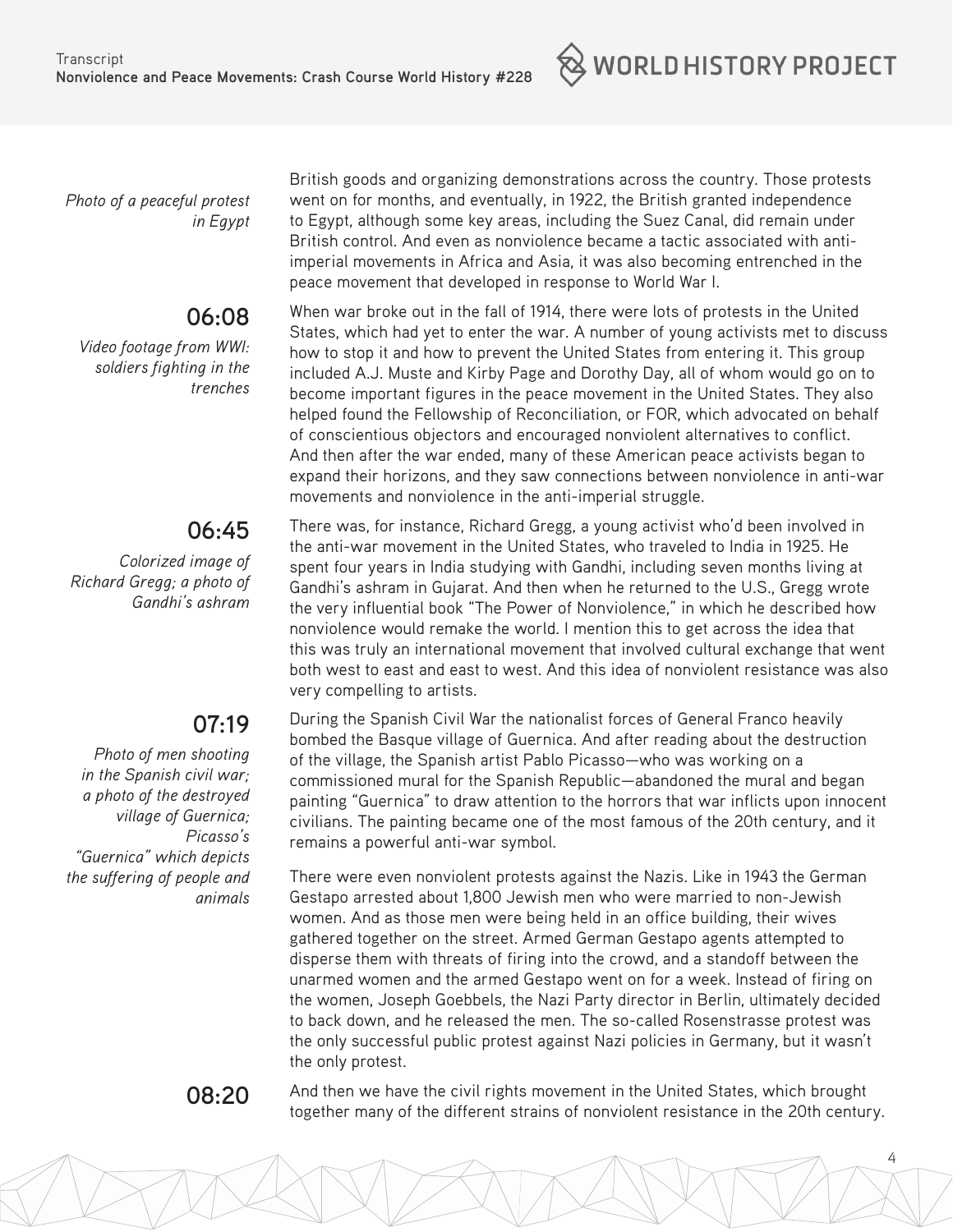$\otimes$  world history project

*A colorized image of Bayard Rustin*

# **08:47**

*A photo of Rustin in India*

*A photo of Martin Luther King and Bayard Rustin; a photo of King in India*

*A video of a nonviolent protest: people are holding hands and appear to be singing*

#### **09:33**

*Photo of Alexander Dubcek*

*A massive crowd of people surround a military tank*

# **10:20**

*A photo of a memorial set up for the two students that sacrificed their lives in protest*

> *A modern-day photo of a woman nonviolently protesting*

Like, during World War II, civil rights pioneer Bayard Rustin met A.J. Muste and other members of the Fellowship of Reconciliation, and they spent much of the war protesting racial discrimination in the armed forces, but at the same time Rustin was also becoming increasingly aware of the injustice of British colonialism in India and Africa and began to protest that as well.

And we see this global cross-fertilization of nonviolent ideas again in 1948, when Rustin traveled to India, where he met with many of Gandhi's associates—Gandhi had been killed in January of that year—and learned about the role of nonviolent protest against the British. And in the following decade, Rustin would teach Martin Luther King Jr. about Gandhi's tactics, so he could use them in protesting against racial segregation in the United States. King himself traveled to India in 1959 to learn more about nonviolence. And before leaving he explained that he was "more convinced than ever before that "the method of nonviolent resistance is "the most potent weapon available to oppressed people in their struggle for justice and human dignity." And the principles of nonviolence would come to shape the strategies used for the remainder of the civil rights movement.

Nonviolent resistance was also an important protest tactic during the Cold War. Alexander Dubcek, the Czech Communist Party's first secretary, began a series of reforms to communist rule in Czechoslovakia in January 1968 that would become known as the Prague Spring. And the Soviet Union was like, "No, no, no, no, no, no, no, we don't like democratic reforms or spring." So they sent in troops to destabilize Dubcek's government, and in response to that invasion, civilians quickly took to the streets in support of Dubcek and to resist the invasion. Most people resisted through a variety of nonviolent means, including deliberately giving wrong directions to Soviet tanks, forming human blockades across bridges, and distributing protest materials. Secret radio stations were set up to broadcast calls for nonviolent resistance across the country. And the protest continued on for the rest of 1968.

In January of 1969, two Czech students burned themselves to death in a Prague square to protest the Soviet occupation, and as the tensions between protesters and the Soviets escalated, the Soviets began a violent crackdown. By the summer of 1969, they'd brought the demonstrations to an end.

Historians took note of all of this stuff, like historian Gene Sharp published his multi-volume "Politics of Nonviolent Action," which was reportedly read by a lot of the original protesters in the Arab Spring of 2011, which reminds us that nonviolent resistance movements advocating for and in some cases achieving political change are not just part of history, they're also part of the world in which we live today.

**10:58** Ideas about nonviolence that began with Leo Tolstoy at the beginning of the 20th century are still very much with us. And I think it's good to remind ourselves of two things. First, that Tolstoy's most famous book is called "War and Peace." And secondly, that the 20th century, while it featured intensely destructive wars, was